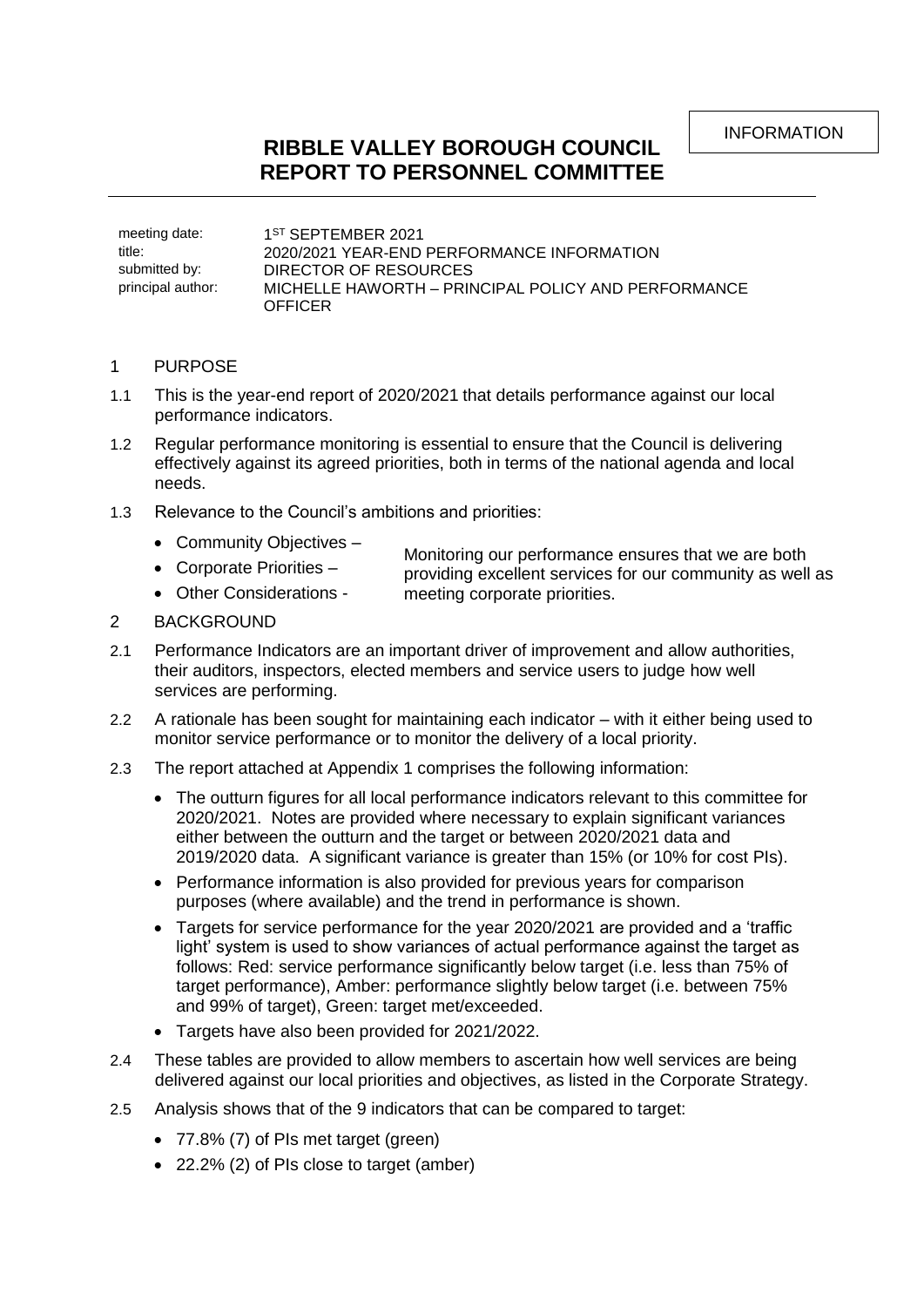- 0 PIs missed target (red)
- 2.6 Analysis shows that of the 10 indicators where it's appropriate to compare performance trend over the years:
	- 30% (3) of PIs improved
	- 20% (2) of PIs stayed the same
	- 50% (5) of PIs worsened
- 2.7 Indicators can be categorised as 'data only' if they are not suitable for monitoring against targets – these are marked as so in the report.
- 3 GENERAL COMMENTS ON PERFORMANCE AND TARGETS
- 3.1 In respect of PIs for HR, Michelle Smith, Head of HR, has provided the following information regarding performance and targets:
	- **PI HR14 (BV11a) – Top 5% Earners: Women –** there was one vacancy post at the end of 2019/20 and this has now been filled. Appointments are made on the basis of the best candidate for the post – we do not take a quota approach
	- **PI HR16 (BV11c) - Top 5% of Earners: with a disability -**. based on selfdeclaration. A survey of all staff is undertaken annually so the figure can fluctuate year on year.
	- **PI HR17 (BV12) - Working Days Lost Due to Sickness Absence -** the figure for 2020/21 was slightly above target, but also slightly reduced from the previous year.
	- **PI HR23 - Staff turnover –** This was down significantly for 2020/21 which was probably largely due to the impact of covid.
- 4 RISK ASSESSMENT
- 4.1 The approval of this report may have the following implications
	- Resources None
	- Technical, Environmental and Legal None
	- Political None
	- Reputation It is important that correct information is available to facilitate decisionmaking.
	- Equality & Diversity None
- 5 CONCLUSION
- 5.1 Consider the 2020/2021 performance information provided relating to this committee.

**Michelle Haworth Jane Pearson** PRINCIPAL POLICY AND PERFORMANCE OFFICER

DIRECTOR OF RESOURCES

BACKGROUND PAPERS: REF: MH/Personnel committee/

For further information please ask for Michelle Haworth, extension 4421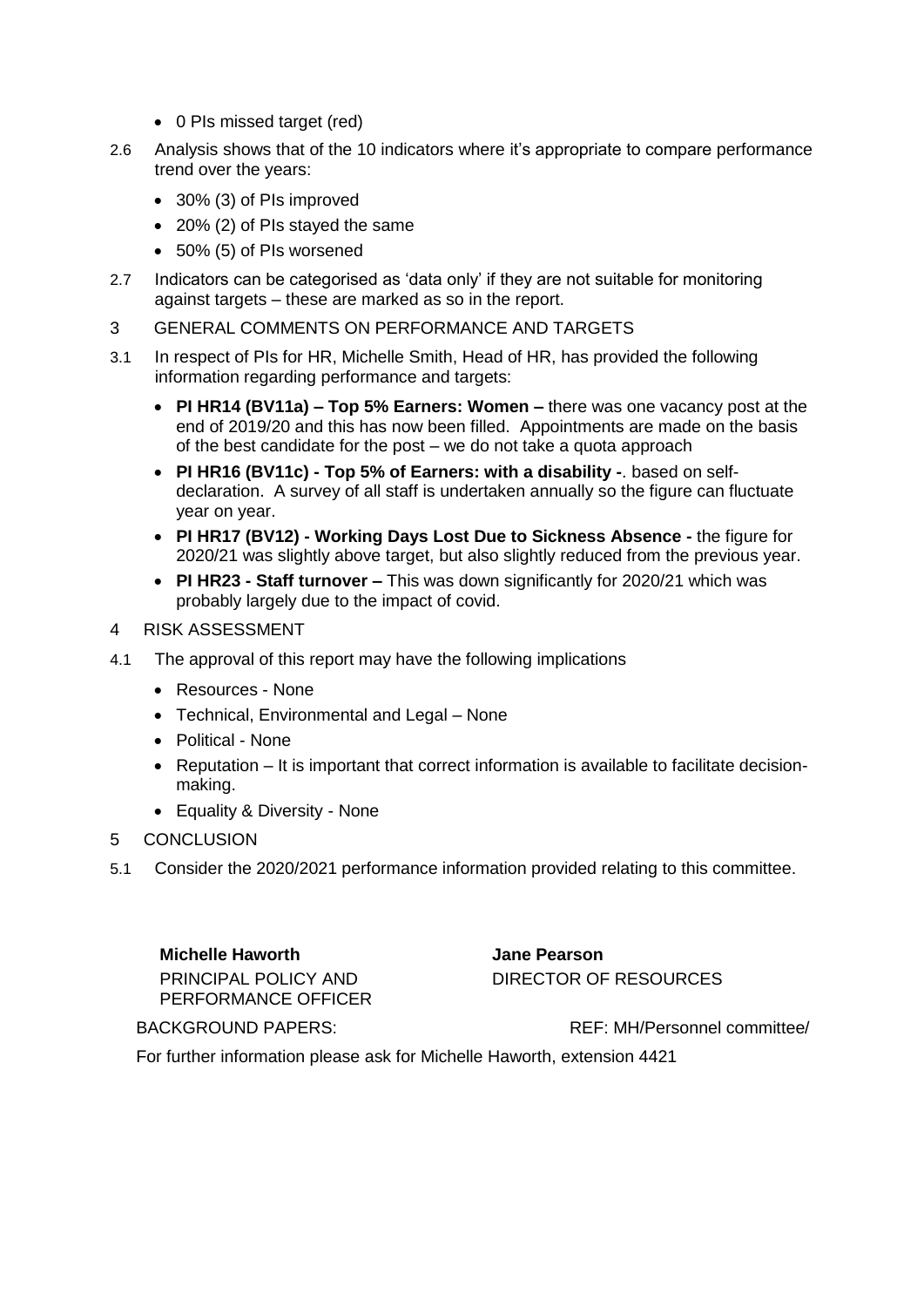## **Appendix 1**

|    | PI Status | Long Term Trends |               |  |  |
|----|-----------|------------------|---------------|--|--|
|    | Alert     |                  | Improving     |  |  |
|    | Warning   |                  | No Change     |  |  |
|    | <b>OK</b> |                  | Getting Worse |  |  |
| -5 | Unknown   |                  |               |  |  |
|    | Data Only |                  |               |  |  |

## **Personnel Performance Information 2020/2021**

| <b>PI</b> Code | <b>Short Name</b>                            | 2019/20        |              | 2020/21        |               | 2021/22 Current            | <b>Trend year</b>                 | <b>Target setting rationale</b> |
|----------------|----------------------------------------------|----------------|--------------|----------------|---------------|----------------------------|-----------------------------------|---------------------------------|
|                |                                              | Value          | Target Value |                | Target Target | <b>Performance</b>         | on year                           |                                 |
| PI HR1         | Number of staff at: craft grade              | 0              |              | 0              |               |                            | $\sim$ $\sim$                     | Target not required             |
| <b>PI HR3</b>  | Number of staff at: Local<br>Agreement grade | 0              |              | 0              |               | 27                         | <b>Contract Contract Contract</b> | Target not required             |
| PI HR4         | Number of staff at: Scale 1-3                | 107            |              | 107            |               | $\boldsymbol{\mathcal{F}}$ | المتعالي                          | Target not required             |
| PI HR5         | Number of staff at: Scale 4-6                | 77             |              | 78             |               | $\overline{\mathscr{L}}$   | 4.                                | Target not required             |
| <b>PI HR6</b>  | Number of staff at: Scale SO 1-2             | 16             |              | 14             |               | 27                         |                                   | Target not required             |
| <b>PI HR7</b>  | Number of staff at: Scale PO 1-5             | 15             |              | 14             |               | $\mathcal{F}'$             |                                   | Target not required             |
| <b>PI HR8</b>  | Number of staff at: Scale PO 6-10            | 8              |              | 8 <sup>1</sup> |               | $\boldsymbol{r}$           |                                   | Target not required             |
| PI HR9         | Number of staff at: Scale PO 11-15           | $\overline{0}$ |              | 0              |               | $\mathbf{v}$               |                                   | Target not required             |
| PI HR10a       | Number of staff at: Scale PO 16-22           |                |              | 6              |               | 27                         |                                   | Target not required             |
| PI HR10b       | Number of staff at: Scale PO 23-26           |                |              | 3              |               |                            |                                   | Target not required             |